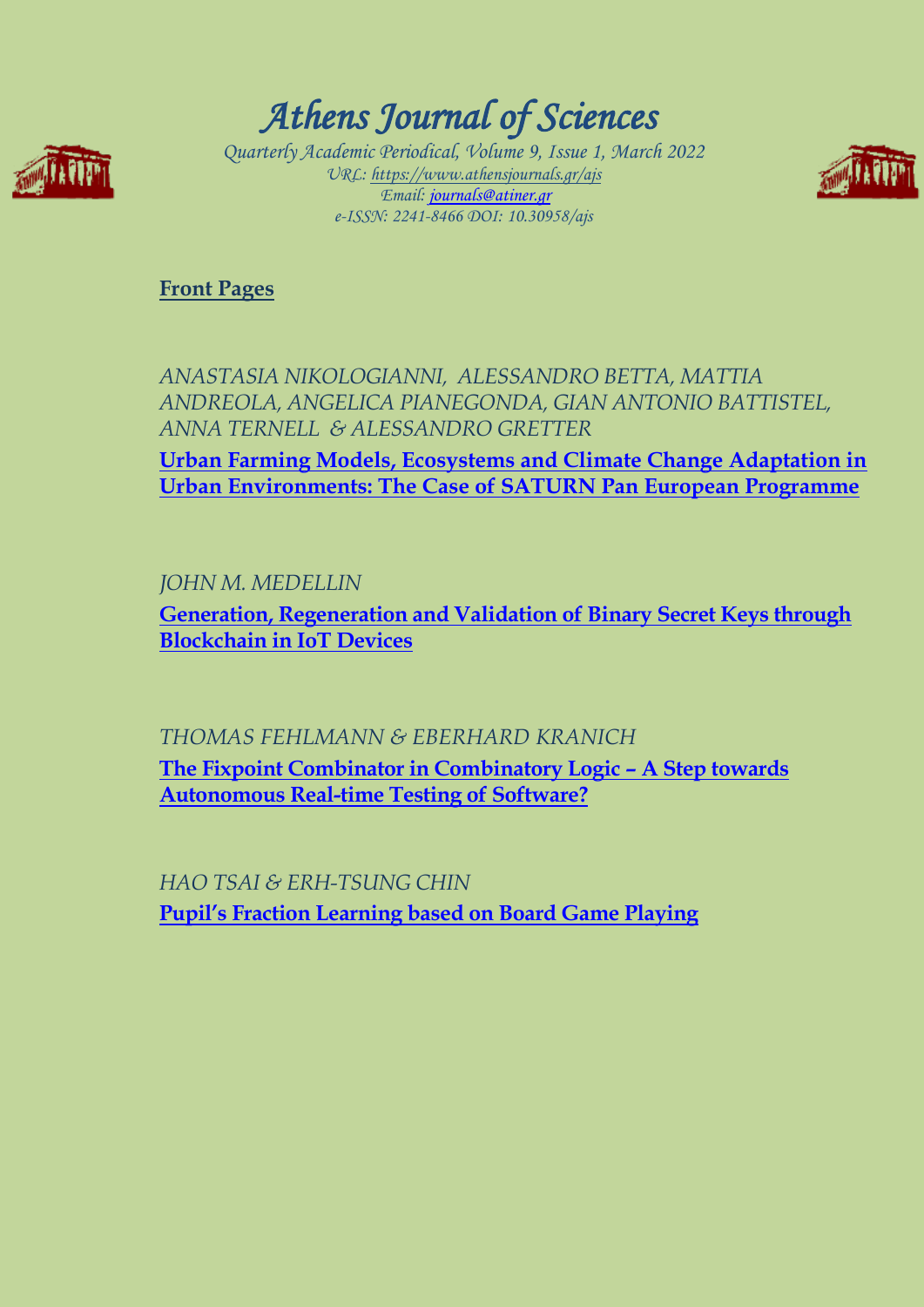# Athens Journal of Sciences

*Published by the Athens Institute for Education and Research (ATINER)*

#### **Editors**

- Dr. Christopher Janetopoulos, Head, [Biology Unit,](http://www.atiner.gr/BIOLOGY-UNIT.htm) ATINER & Associate Professor, University of the Sciences, USA.(Biology)
- Dr. Ethel Petrou, Academic Member, ATINER & Professor and Chair, Department of Physics, Erie Community College-South, State University of New York, USA.
- Dr. Ellene Tratras Contis, Head, [Chemistry Unit,](http://www.atiner.gr/CHEMISTRY-UNIT.htm) ATINER & Professor of Chemistry, Eastern Michigan University, USA.(Chemistry)

#### Editorial & Reviewers' Board

<https://www.athensjournals.gr/ajs/eb>

#### Administration of the Journal

- 1. Vice President of Publications: Dr Zoe Boutsioli
- 2. General Managing Editor of all ATINER's Publications: Ms. Afrodete Papanikou
- 3. ICT Managing Editor of all ATINER's Publications: Mr. Kostas Spyropoulos
- 4. Managing Editor of this Journal: Ms. Olga Gkounta

**\*\*\*\*\*\*\*\*\*\*\*\*\*\*\*\*\*\*\*\*\*\*\*\*\*\*\*\*\*\*\*\*\*\*\*\*\*\*\*\*\*\*\*\*\*\*\*\*\*\*\*\*\*\*\*\*\*\*\*\*\*\*\*\*\*\*\*\*\*\*\*\*\*\*\*\*\*\*\***

**\*\*\*\***

*ATINER is an Athens-based World Association of Academics and Researchers based in Athens. ATINER is an independent and non-profit Association with a Mission to become a forum where Academics and Researchers from all over the world can meet in Athens, exchange ideas on their research and discuss future developments in their disciplines, as well as engage with professionals from other fields. Athens was chosen because of its long history of academic gatherings, which go back thousands of years to Plato"s Academy and Aristotle"s Lyceum. Both these historic places are within walking distance from ATINER"s downtown offices. Since antiquity, Athens was an open city. In the words of Pericles, Athens"…is open to the world, we never expel a foreigner from learning or seeing". ("Pericles" Funeral Oration", in Thucydides, The History of the Peloponnesian War). It is ATINER"s mission to revive the glory of Ancient Athens by inviting the World Academic Community to the city, to learn from each other in an environment of freedom and respect for other people"s opinions and beliefs. After all, the free expression of one"s opinion formed the basis for the development of democracy, and Athens was its cradle. As it turned out, the Golden Age of Athens was in fact, the Golden Age of the Western Civilization. Education and (Re)searching for the "truth" are the pillars of any free (democratic) society. This is the reason why Education and Research are the two core words in ATINER"s name.*

\*\*\*\*\*\*\*\*\*\*\*\*\*\*\*\*\*\*\*\*\*\*\*\*\*\*\*\*\*\*\*\*\*\*\*\*\*\*\*\*\*\*\*\*\*\*\*\*\*\*\*\*\*\*\*\*\*\*\*\*\*\*\*\*\*\*\*\*\*\*\*\*\*\*\*\*\*\*\*\*\*\*\*\*\*\*\*\*\*\*\*\*\*\*\*

Education and Research (ATINER). All papers are subject to ATINER's <u>Publication</u> The *Athens Journal of Sciences (AJS)* is an Open Access quarterly double-blind peer reviewed journal and considers papers from all areas of Natural & Formal Sciences, including papers on agriculture, computer science, environmental science, materials science, transportation science, chemistry, physics, mathematics and statistics, biology, geography, and earth science (geology, oceanography, astronomy, meteorology). Many of the papers published in this journal have been presented at the various conferences sponsored by the [Natural & Formal Sciences Division](http://www.atiner.gr/SRD.htm) of the Athens Institute for [Ethical Policy and Statement.](https://www.athensjournals.gr/ethics.pdf)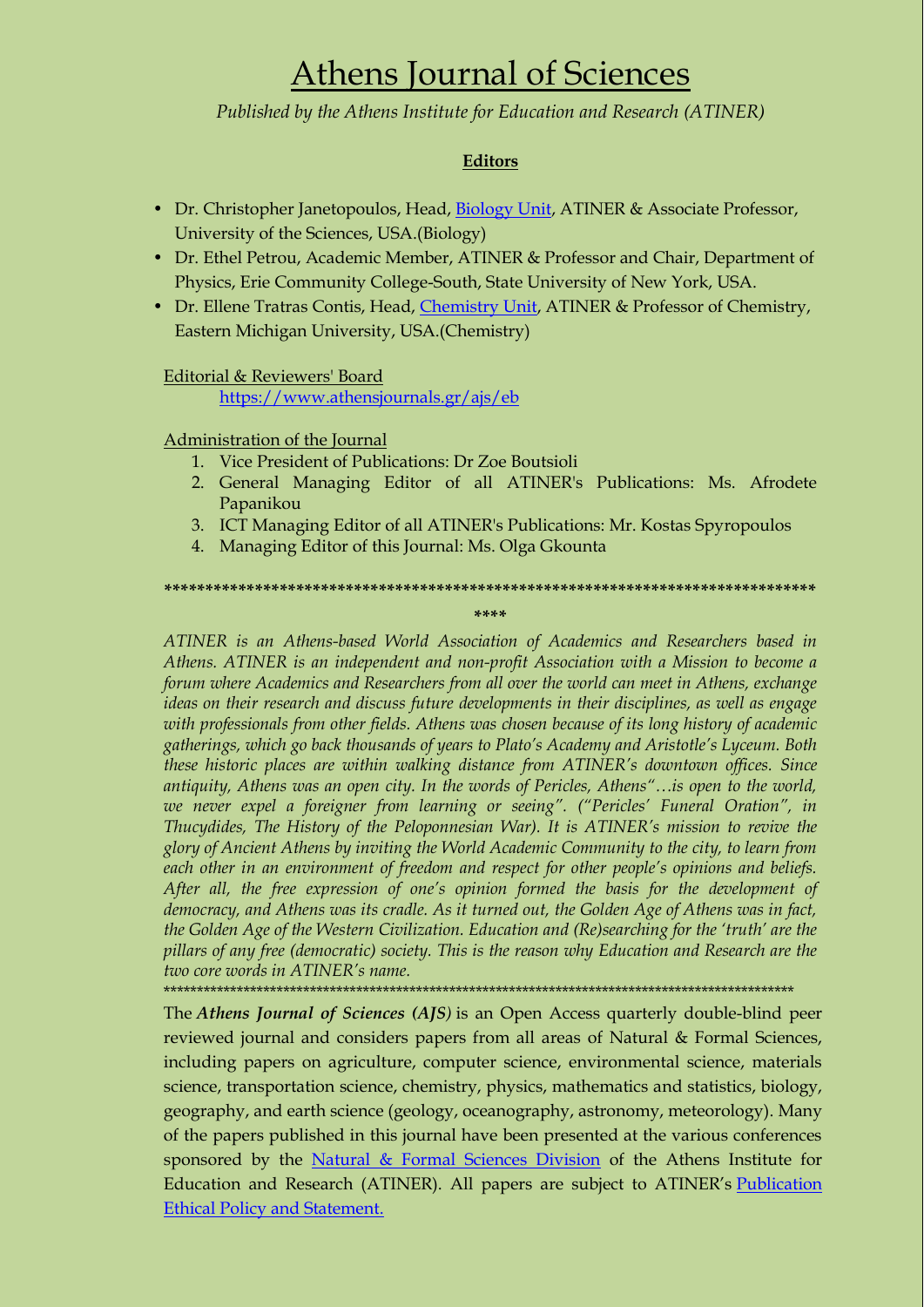# The Athens Journal of Sciences ISSN NUMBER: 2241-8466- DOI: 10.30958/ajs Volume 9, Issue 1, March 2022 Download the entire issue [\(PDF\)](https://www.athensjournals.gr/sciences/2022-01SCI.pdf)

| <b>Front Pages</b>                                                                                                                                                                                                                                                             | <i>i</i> -viii |
|--------------------------------------------------------------------------------------------------------------------------------------------------------------------------------------------------------------------------------------------------------------------------------|----------------|
| <b>Urban Farming Models, Ecosystems and Climate</b><br><b>Change Adaptation in Urban Environments: The Case</b><br>of SATURN Pan European Programme<br>Anastasia Nikologianni, Alessandro Betta, Mattia Andreola,<br>Angelica Pianegonda, Gian Antonio Battistel, Anna Ternell | 9              |
| & Alessandro Gretter                                                                                                                                                                                                                                                           |                |
| <b>Generation, Regeneration and Validation of Binary</b><br><b>Secret Keys through Blockchain in IoT Devices</b><br>John M. Medellin                                                                                                                                           | 25             |
| The Fixpoint Combinator in Combinatory Logic - A<br><b>Step towards Autonomous Real-time Testing of</b><br>Software?<br>Thomas Fehlmann & Eberhard Kranich                                                                                                                     | 47             |
| <b>Pupil's Fraction Learning based on Board Game Playing</b><br>Hao Tsai & Erh-Tsung Chin                                                                                                                                                                                      | 65             |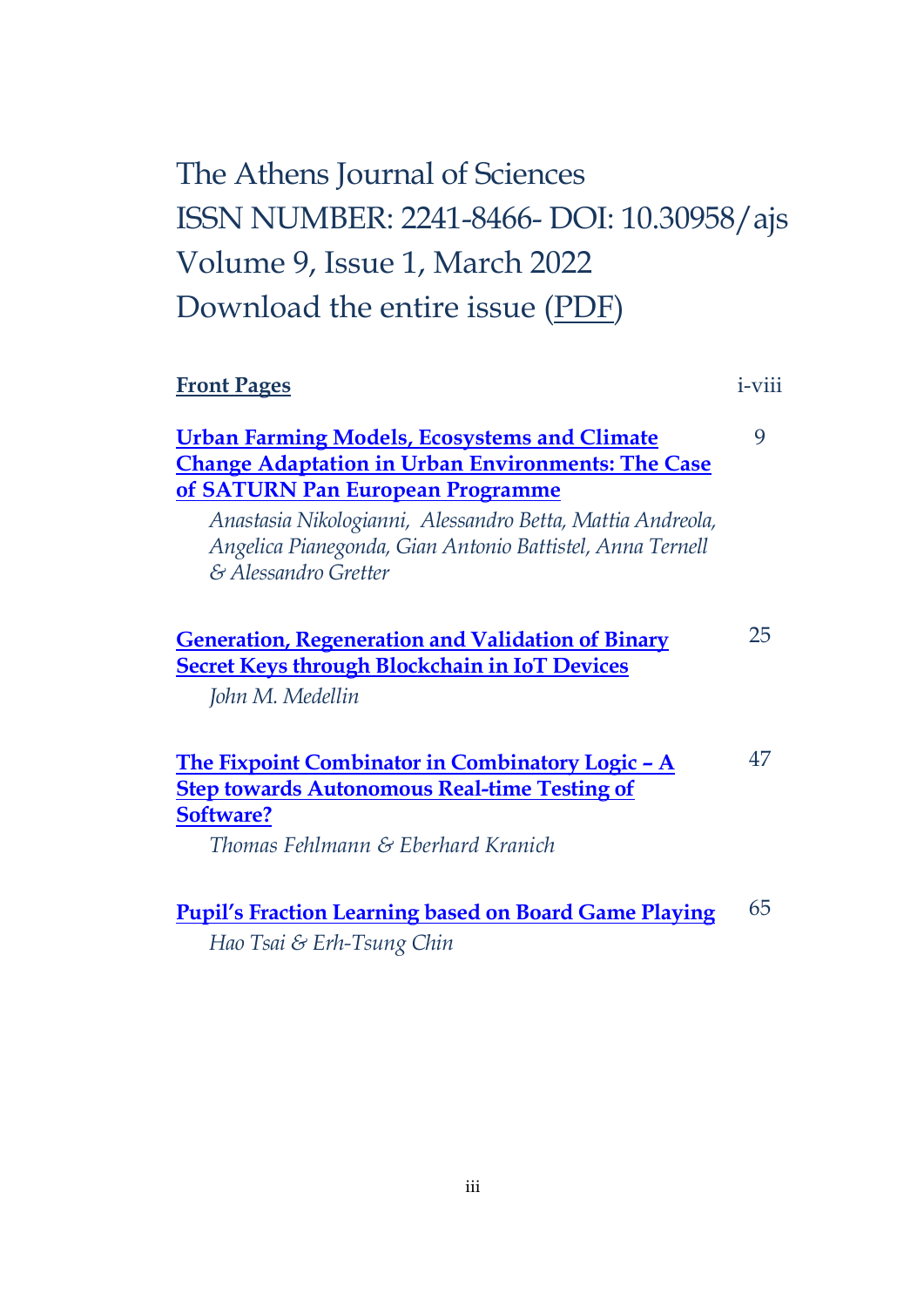## **Athens Journal of Sciences Editorial and Reviewers' Board**

#### **Editors**

- **Dr. Christopher Janetopoulos**, Head, [Biology Unit,](http://www.atiner.gr/BIOLOGY-UNIT.htm) ATINER & Associate Professor, University of the Sciences, USA.(Biology)
- **Dr. Ethel Petrou**, Academic Member, ATINER & Professor and Chair, Department of Physics, Erie Community College-South, State University of New York, USA.
- **Dr. Ellene Tratras Contis**, Head, [Chemistry Unit,](http://www.atiner.gr/CHEMISTRY-UNIT.htm) ATINER & Professor of Chemistry, Eastern Michigan University, USA.(Chemistry)

#### **Editorial Board**

- Dr. Colin Scanes, Academic Member, ATINER & Emeritus Professor, University of Wisconsin Milwaukee, USA.
- Dr. Dimitris Argyropoulos, Professor, North Carolina State University, USA.
- Dr. Cecil Stushnoff, Emeritus Professor, Colorado State University, USA.
- Dr. Hikmat Said Hasan Hilal, Academic Member, ATINER & Professor, Department of Chemistry, An-Najah N. University, Palestine.
- Dr. Jean Paris, Professor, Polytechnique Montreal, Canada.
- Dr. Shiro Kobayashi, Academic Member, ATINER & Distinguished Professor, Kyoto Institute of Technology, Kyoto University, Japan.
- Dr. Jose R. Peralta-Videa, Academic Member, ATINER & Research Specialist and Adjunct Professor, Department of Chemistry, The University of Texas at El Paso, USA.
- Dr. Jean-Pierre Bazureau, Academic Member, ATINER & Professor, Institute of Chemical Sciences of Rennes ICSR, University of Rennes 1, France.
- Dr. Mohammed Salah Aida, Professor, Taibah University, Saudi Arabia.
- Dr. Zagabathuni Venkata Panchakshari Murthy, Academic Member, ATINER & Professor/Head, Department of Chemical Engineering, Sardar Vallabhbhai National Institute of Technology, India.
- Dr. Alexander A. Kamnev, Professor, Institute of Biochemistry and Physiology of Plants and Microorganisms, Russian Academy of Sciences, Russia.
- Dr. Carlos Nunez, Professor, Physics Department, University of Wales Swansea, UK.
- Dr. Anastasios Koulaouzidis, Academic Member, ATINER & Associate Specialist and Honorary Clinical Fellow of the UoE, The Royal Infirmary of Edinburgh, The University of Edinburgh, UK.
- Dr. Francisco Lopez-Munoz, Professor, Camilo Jose Cela University, Spain.
- Dr. Panagiotis Petratos, Professor, California State University-Stanislaus, USA.
- Dr. Yiannis Papadopoulos, Professor of Computer Science, Leader of Dependable Systems Research Group, University of Hull, UK.
- Dr. Joseph M. Shostell, Professor and Department Head, Math, Sciences & Technology Department, University of Minnesota Crookston, USA.
- Dr. Ibrahim A. Hassan, Professor of Environmental Biology, Faculty of Science, Alexandria University, Egypt & Centre of Excellence in Environmental Studies, King Abdulaziz University, Saudi Arabia.
- Dr. Laurence G. Rahme, Associate Professor, Department of Surgery, Microbiology and Immunobiology, Harvard Medical School, Boston, Massachusetts & Director of Molecular Surgical Laboratory, Burns Unit, Department of Surgery, Massachusetts General Hospital, USA.
- Dr. Stefano Falcinelli, Academic Member, ATINER & Associate Professor, Department of Civil and Environmental Engineering, University of Perugia, Italy.
- Dr. Mitra Esfandiarei, Academic Member, ATINER & Assistant Professor, Midwestern University, USA.
- Dr. Athina Meli, Academic Member, Academic Member, ATINER, Visiting Scientist and Research Scholar, University of Gent & University of Liege, Belgium and Ronin Institute Montclair, USA.
	- **Vice President of Publications:** Dr Zoe Boutsioli
	- **General Managing Editor of all ATINER's Publications:** Ms. Afrodete Papanikou
	- **ICT Managing Editor of all ATINER's Publications:** Mr. Kostas Spyropoulos
	- Managing Editor of this Journal: Ms. Olga Gkounta [\(bio\)](https://www.athensjournals.gr/og-cv)

**Reviewers' Board** [Click Here](http://www.athensjournals.gr/ajsrb)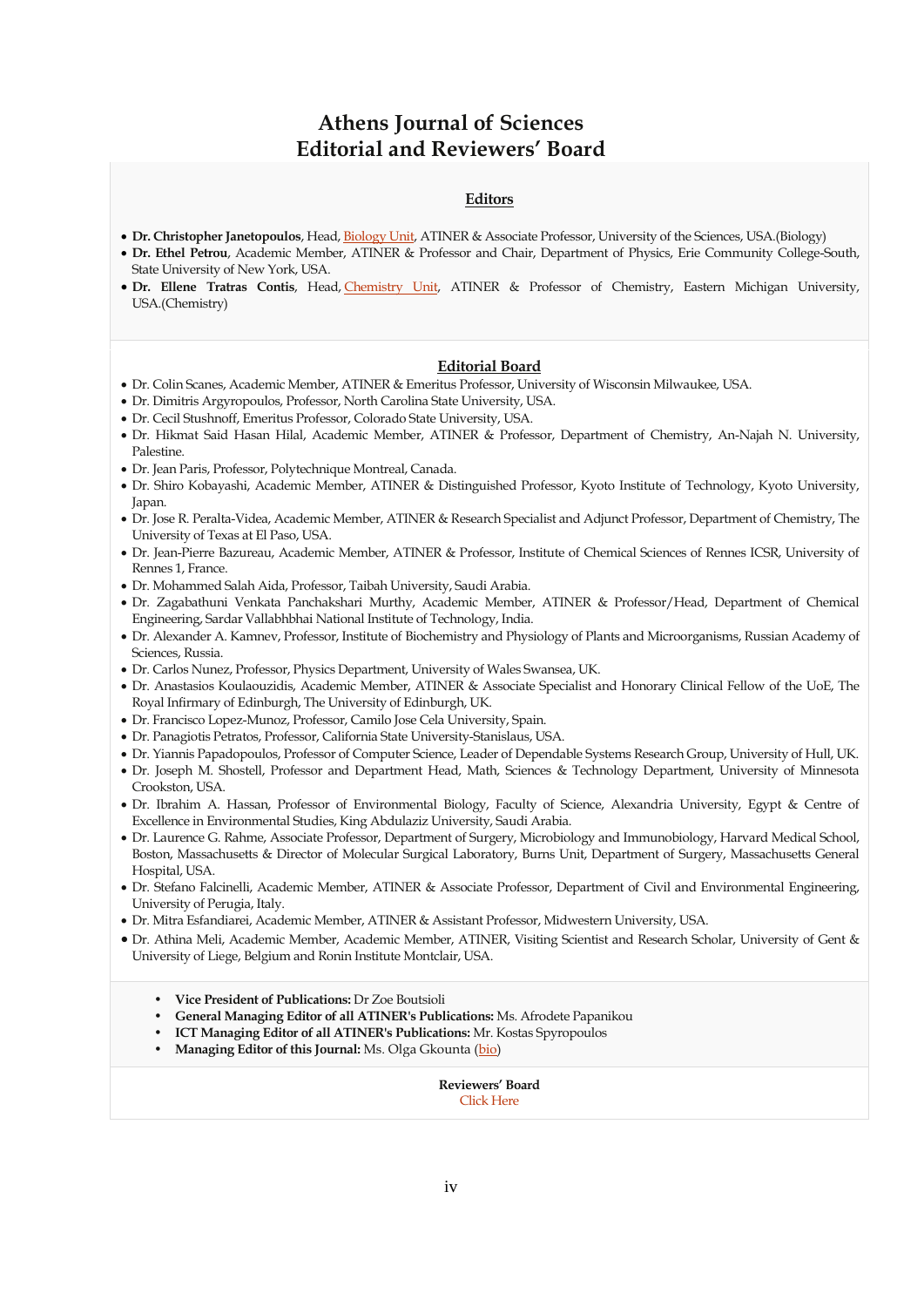# President's Message

All ATINER's publications including its e-journals are open access without any costs (submission, processing, publishing, open access paid by authors, open access paid by readers etc.) and is independent of presentations at any of the many small events (conferences, symposiums, forums, colloquiums, courses, roundtable discussions) organized by ATINER throughout the year and entail significant costs of participating. The intellectual property rights of the submitting papers remain with the author. Before you submit, please make sure your paper meets the **basic academic standards**, which includes proper English. Some articles will be selected from the numerous papers that have been presented at the various annual international academic conferences organized by the different divisions and units of the Athens Institute for Education and Research. The plethora of papers presented every year will enable the editorial board of each journal to select the best, and in so doing produce a top-quality academic journal. In addition to papers presented, ATINER will encourage the independent submission of papers to be evaluated for publication.

The current issue is the first of the ninth volume of the *Athens Journal of Sciences (AJS),* published by [Natural & Formal Sciences Division](http://www.atiner.gr/SRD.htm) of ATINER.

Gregory T. Papanikos, President, ATINER.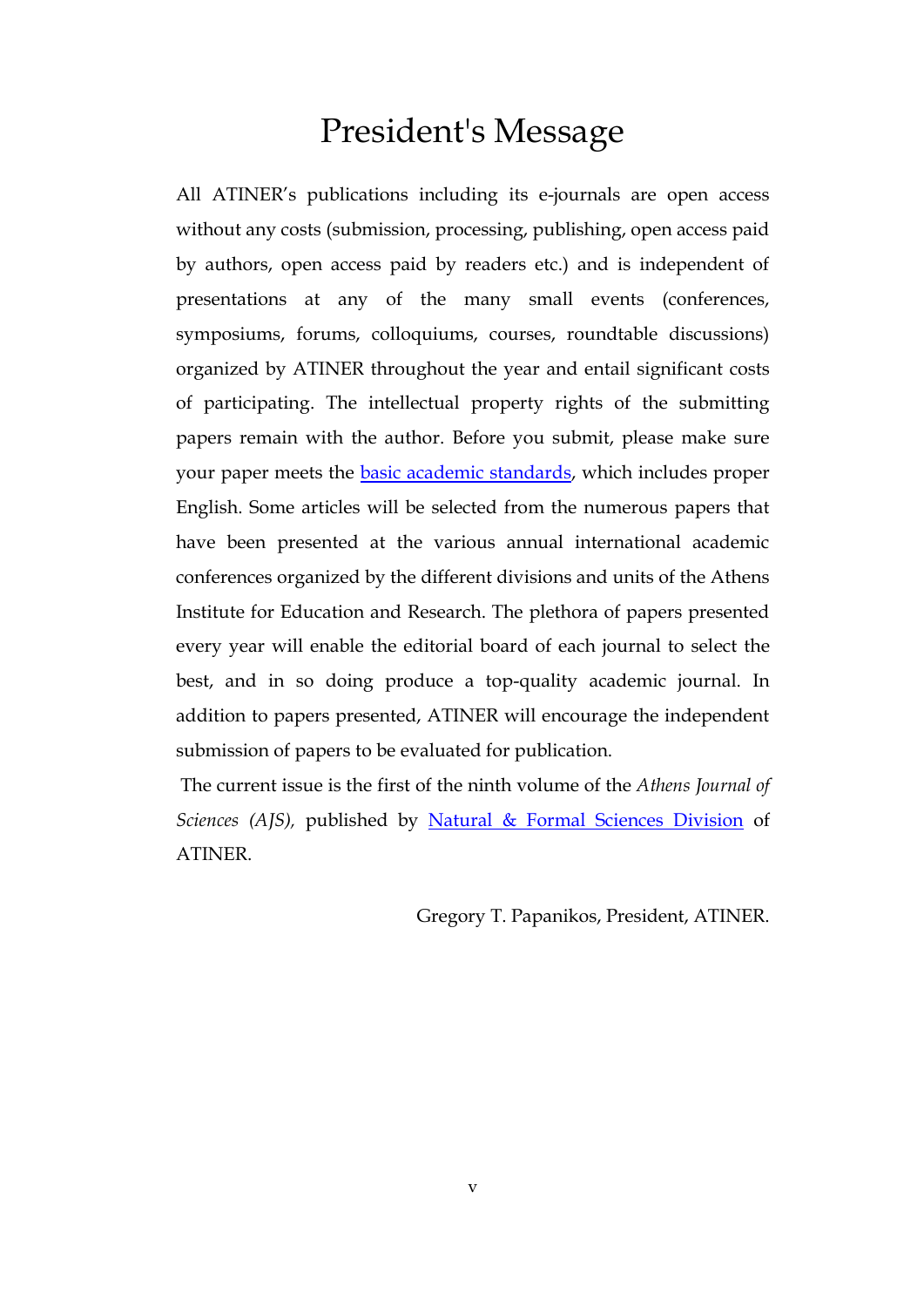

## **Athens Institute for Education and Research** *A World Association of Academics and Researchers*

#### **10th Annual International Conference on Chemistry 18-21 July 2022, Athens, Greece**

The [Chemistry Unit](http://www.atiner.gr/CHEMISTRY-UNIT) of ATINER, will hold its **10th Annual International Conference on Chemistry, 18-21 July 2022, Athens, Greece** sponsored by the [Athens Journal of Sciences.](http://www.athensjournals.gr/ajs) The aim of the conference is to bring together academics and researchers of all areas of chemistry and other related disciplines. You may participate as stream organizer, presenter of one paper, chair a session or observer. Please submit a proposal using the form available [\(https://www.atiner.gr/2022/FORM-CHE.doc\)](https://www.atiner.gr/2022/FORM-CHE.doc).

### **Academic Members Responsible for the Conference**

 **Dr. Ellene Tratras Contis**, Head, [Chemistry Unit,](http://www.atiner.gr/CHEMISTRY-UNIT.htm) ATINER & Professor of Chemistry, Eastern Michigan University, USA.

### **Important Dates**

- Abstract Submission: **28 March 2022**
- Acceptance of Abstract: 4 Weeks after Submission
- Submission of Paper: **20 June 2022**

#### **Social and Educational Program**

The Social Program Emphasizes the Educational Aspect of the Academic Meetings of Atiner.

- Greek Night Entertainment (This is the official dinner of the conference)
- Athens Sightseeing: Old and New-An Educational Urban Walk
- Social Dinner

l

- Mycenae Visit
- Exploration of the Aegean Islands
- Delphi Visit
- Ancient Corinth and Cape Sounion

### **Conference Fees**

Conference fees vary from 400€ to 2000€ Details can be found at: <https://www.atiner.gr/fees>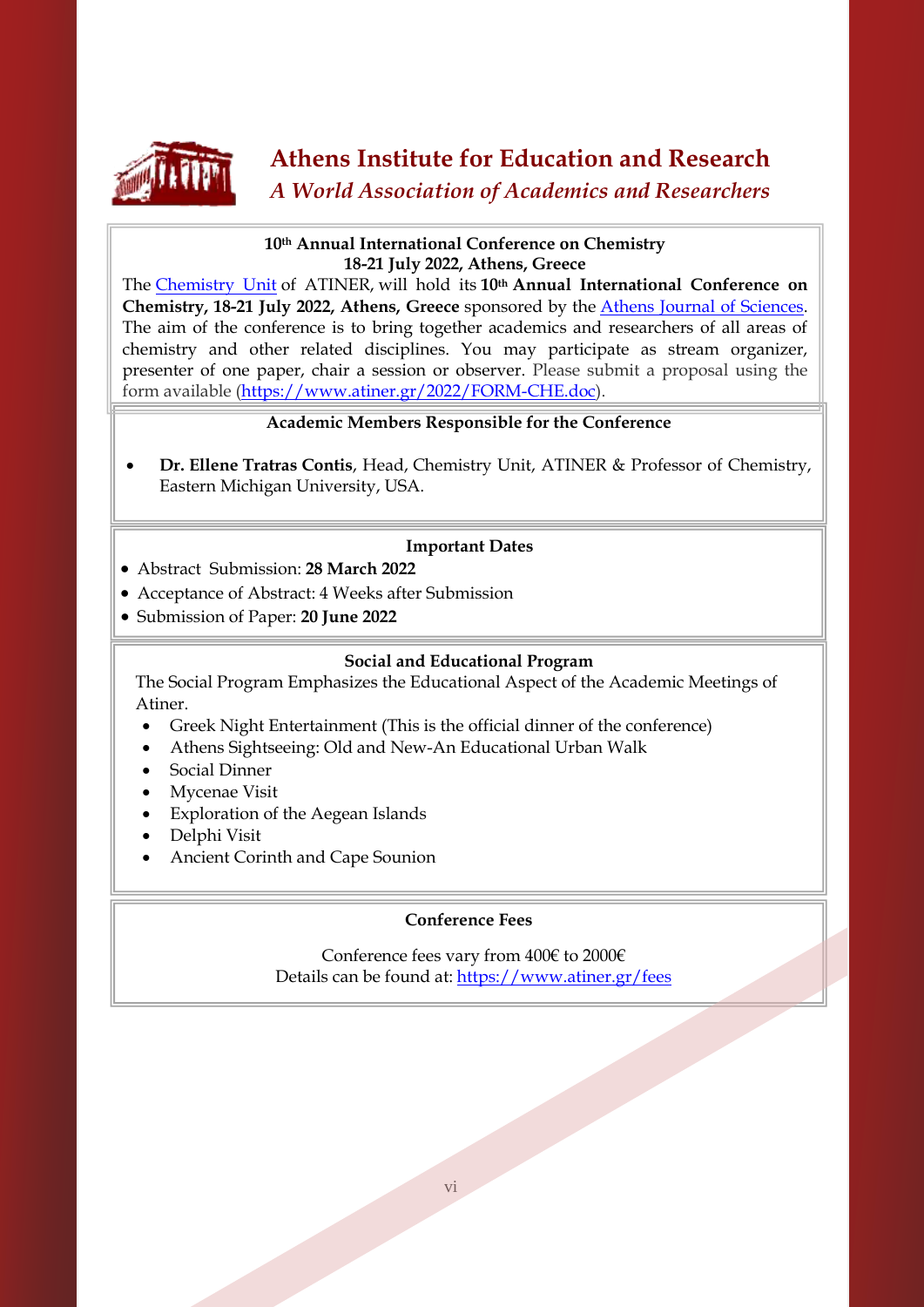

## **10th Annual International Conference on Physics 18-21 July 2022, Athens, Greece**

The [Physics Unit](http://www.atiner.gr/PHYSICS-UNIT) of ATINER, will hold its **10th Annual International Conference on Physics, 18-21 July 2022, Athens, Greece** sponsored by the [Athens Journal of](http://www.athensjournals.gr/ajs)  [Sciences.](http://www.athensjournals.gr/ajs) The aim of the conference is to bring together academics and researchers of all areas of physics and other related disciplines. Please submit a proposal using the form available [\(https://www.atiner.gr/2022/FORM-](https://www.atiner.gr/2022/FORM-PHY.doc)[PHY.doc\)](https://www.atiner.gr/2022/FORM-PHY.doc).

#### **Important Dates**

- Abstract Submission: **28 March 2022**
- Acceptance of Abstract: 4 Weeks after Submission
- Submission of Paper: **20 June 2022**

### **Academic Member Responsible for the Conference**

- **Dr. Ethel Petrou**, Academic Member, ATINER & Professor and Chair, Department of Physics, Erie Community College-South, State University of New York, USA.
- **Dr. Bala Maheswaran**, Head, [Electrical Engineering Unit,](https://www.atiner.gr/ELECTRICAL-UNIT) ATINER & Professor, Northeastern University, USA.

#### **Social and Educational Program**

 The Social Program Emphasizes the Educational Aspect of the Academic Meetings of Atiner.

- Greek Night Entertainment (This is the official dinner of the conference)
- Athens Sightseeing: Old and New-An Educational Urban Walk
- Social Dinner

L

- Mycenae Visit
- Exploration of the Aegean Islands
- Delphi Visit
- Ancient Corinth and Cape Sounion More information can be found here[: https://www.atiner.gr/social-program](https://www.atiner.gr/social-program)

### **Conference Fees**

Conference fees vary from 400€ to 2000€ Details can be found at: <https://www.atiner.gr/fees>